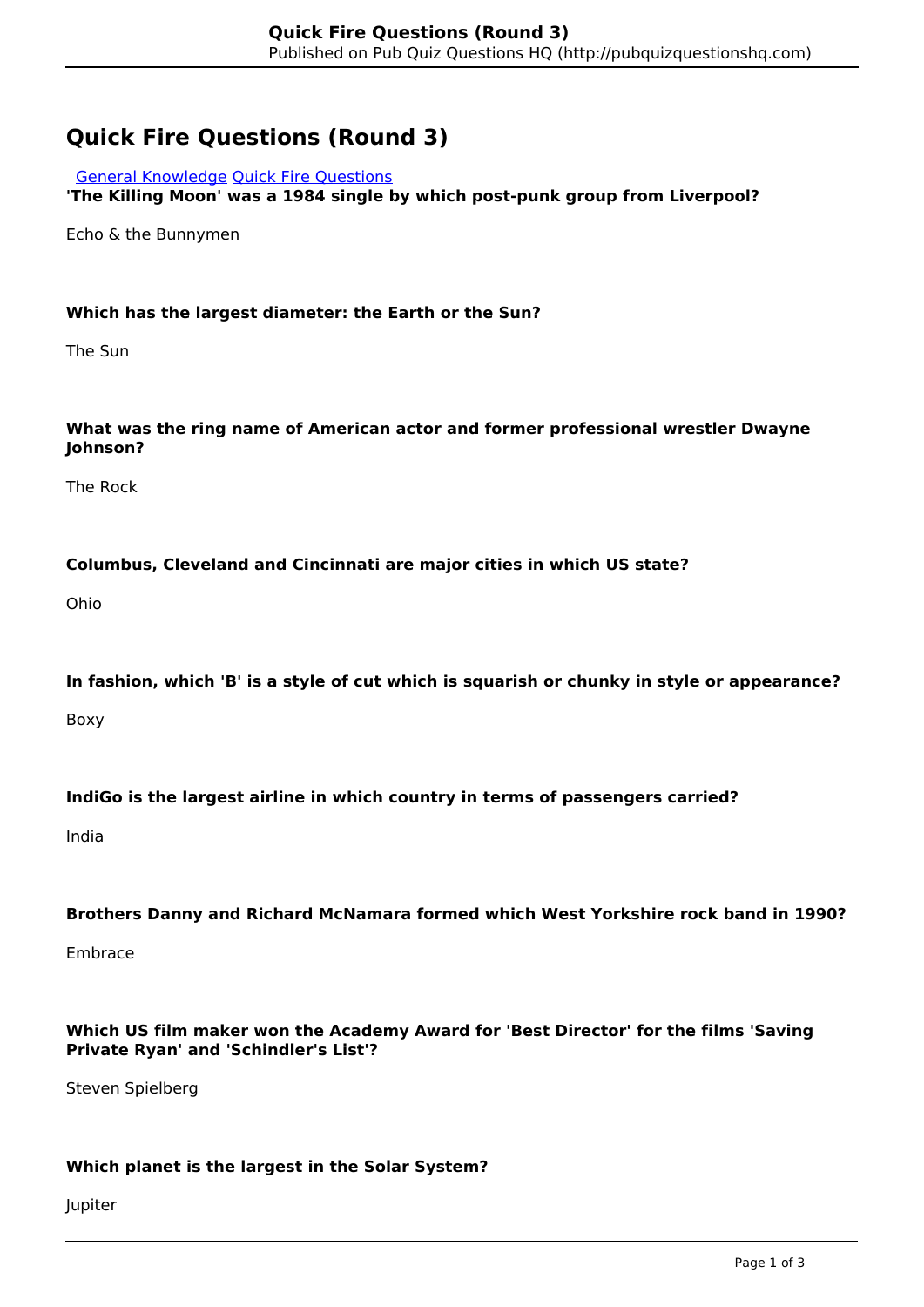#### **Which of the well-known television presenter duo Ant & Dec is the oldest?**

Dec

#### **What was the nationality of the two botanists who first described the disease that devastated Elm trees throughout Europe and North American in the second half of the 20th century?**

Dutch

# **As of December 2016, which 'JM' is the oldest living former British Prime Minister?**

John Major

## **'People Will Say We're In Love' is a show tune taken from which Rogers and Hammerstein musical?**

Oklahoma

## **Often abbreviated to 'PI', what is the name for a person who can by hired to carry out covert investigations on behalf of clients?**

Private Investigator

## **Who was President of the United States for the Apollo 11 moon landing in 1969?**

Richard Nixon

#### **True or false: the first written reference to the card game Blackjack is found in William Shakespeare's Romeo and Juliet?**

False (it was in Miguel de Cervantes' Don Quixote)

#### **Dan Castellaneta is an American voice actor best known for which fictional character?**

Homer Simpson

#### **Along with Jack Nicklaus and Tiger Woods, who was only the third player in golf history to win three majors by age 25?**

Rory McIlroy